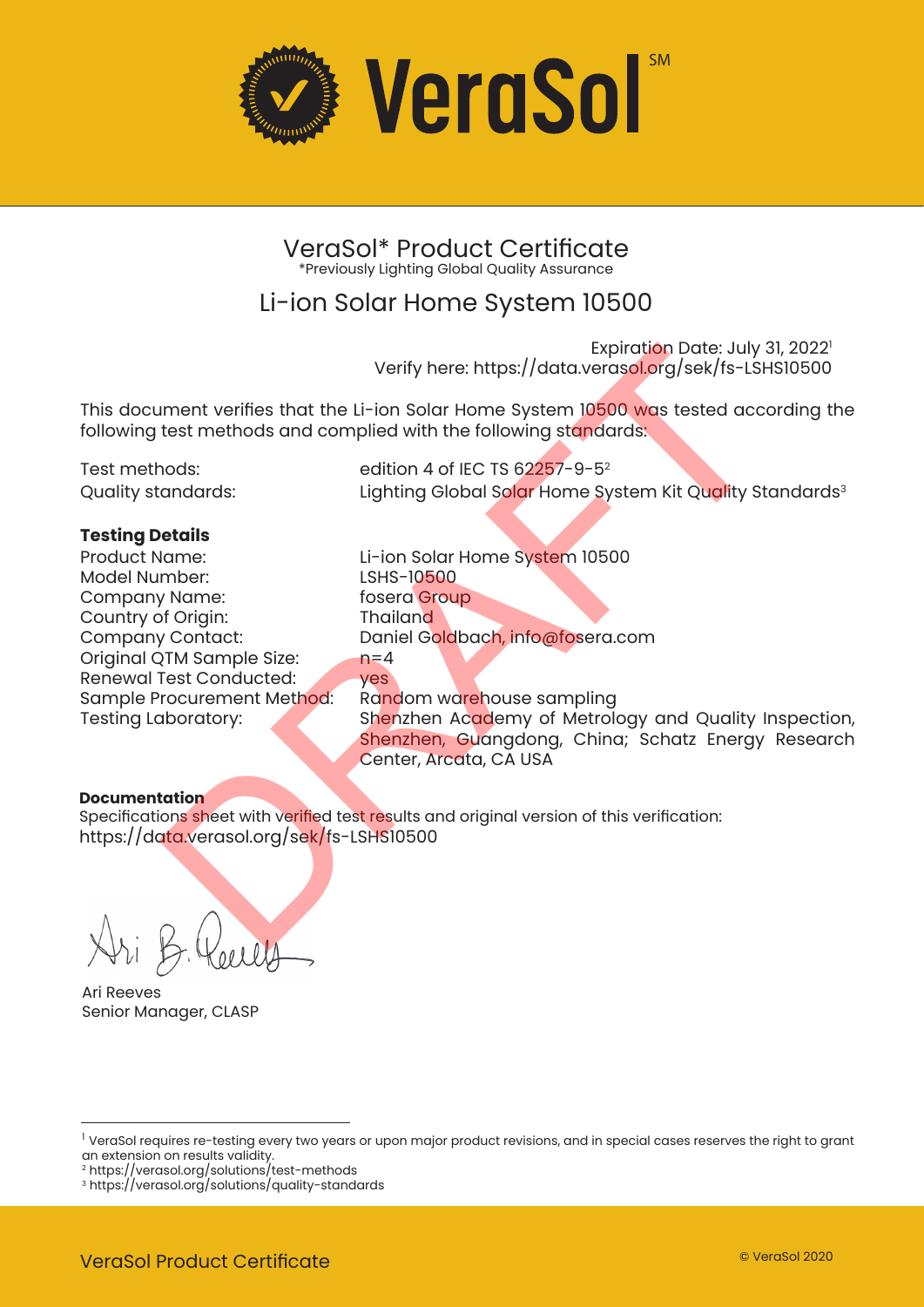## Verify here: https://data.verasol.org/sek/fs-LSHS10500

| Category                                  | <b>Quality Standard</b>                                                                                                                                                                                                                                                                                                                                                                                                                                                                                                                                     | Verdict |
|-------------------------------------------|-------------------------------------------------------------------------------------------------------------------------------------------------------------------------------------------------------------------------------------------------------------------------------------------------------------------------------------------------------------------------------------------------------------------------------------------------------------------------------------------------------------------------------------------------------------|---------|
| Truth In Advertising                      | Manufacturer, Product Name and Model Number<br>accurately specified                                                                                                                                                                                                                                                                                                                                                                                                                                                                                         | Pass    |
|                                           | Performance and component ratings accurately<br>specified. Any description of the product that appears<br>on the packaging, inside the package and in any media<br>shall be truthful and accurate. No statements mislead<br>buyers or end users about the utility of the product.<br>Numeric ratings deviate no more than 15% from actual<br>performance (note that it is acceptable for actual<br>performance to exceed advertised performance).                                                                                                           | Pass    |
|                                           | Port voltage and current specifications, if provided, are<br>accurate. Included appliances function when connected<br>to ports. Power output of ports is sufficient to power<br>appliances that are advertised but not included. Ports<br>that are intended for a function other than providing<br>power, such as data ports, are not required to meet this<br>standard.                                                                                                                                                                                    | Pass    |
| Lumen Maintenance                         | Average relative light output ≥ 90% of initial light output<br>at 2,000 hours with only one sample allowed to fall below<br>85% OR All 4 samples maintain ≥ 95% of initial light output<br>at 1,000 hours                                                                                                                                                                                                                                                                                                                                                   | Pass    |
| <b>Circuit and Overload</b><br>Protection | Products include a current limiting mechanism to prevent<br>irreversible damage to the system. The mechanism<br>is easily resettable or replaceable by the user, or<br>automatically resets. If replaceable fuses are used for<br>circuit protection, sizes are labeled on the product and<br>listed in the user manual, and, if fuses are replaceable<br>by the user, at least one spare fuse is included with the<br>product. Included appliances are not required to meet<br>this standard unless they have ports that are intended to<br>provide power. | Pass    |
| AC-DC Charger<br>Safety                   | Any included AC-DC charger carries approval from a<br>recognized consumer electronics safety regulator                                                                                                                                                                                                                                                                                                                                                                                                                                                      | n/a     |
| Wiring and Connector<br>Safety            | Wires, cables and connectors are appropriately sized for<br>the expected current and voltage.                                                                                                                                                                                                                                                                                                                                                                                                                                                               | Pass    |
| Hazardous<br>Substances Ban               | No battery contains cadmium or mercury at levels<br>greater than trace amounts                                                                                                                                                                                                                                                                                                                                                                                                                                                                              | Pass    |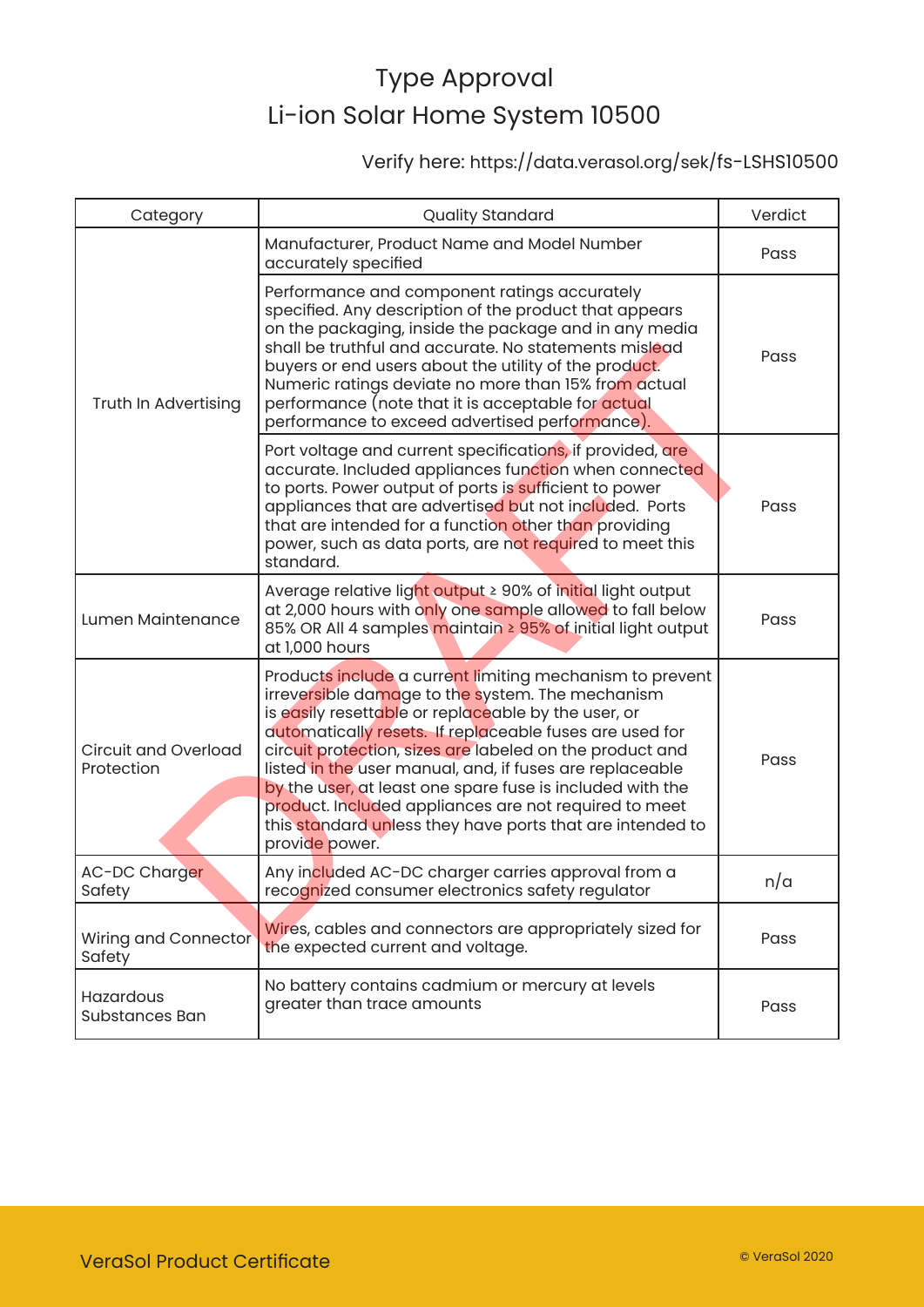## Verify here: https://data.verasol.org/sek/fs-LSHS10500

| Category                                   | <b>Quality Standard</b>                                                                                                                                                                                                                                                                                                                                                                                                                                            | Verdict |
|--------------------------------------------|--------------------------------------------------------------------------------------------------------------------------------------------------------------------------------------------------------------------------------------------------------------------------------------------------------------------------------------------------------------------------------------------------------------------------------------------------------------------|---------|
| <b>Battery Protection</b>                  | Protected by an appropriate charge controller that<br>prolongs battery life and protects the safety of the user.<br>4 samples must meet the requirements outlined in<br>Lighting Global Quality Standards.<br>Lithium batteries carry IEC 62281, IEC 62133-2, UL 1642 or<br>UN 38.3 certification and have overcharge protection<br>for individual cells or sets of parallel-connected cells.<br>Batteries of included appliances must also meet this<br>standard. | Pass    |
| <b>Battery Durability</b>                  | The average capacity loss of 4 samples does not exceed<br>25% and only one sample may have a capacity loss<br>greater than 35% following the battery durability storage<br>test as defined in IEC TS 62257-9-5 Annex BB                                                                                                                                                                                                                                            | Pass    |
| PV Overvoltage<br>Protection               | If the battery is disconnected or isolated, the system must<br>not be damaged and the load terminals shall maintain a<br>voltage that is safe for their intended uses.                                                                                                                                                                                                                                                                                             | Pass    |
| <b>Miswiring Protection</b>                | The user interface is designed to minimize the likelihood<br>of making improper connections. If improper or reversed<br>connections can easily be made, they cause no damage<br>to the system or harm to the user.                                                                                                                                                                                                                                                 | Pass    |
| <b>Physical Ingress</b><br>Protection      | IP2X for all products, IP3X (or $2X +$ circuit protection) for PV<br>modules, IP5X for fixed outdoor products                                                                                                                                                                                                                                                                                                                                                      | Pass    |
| <b>Water Ingress</b><br>Protection         | Degree of protection required is based on product type:<br>Fixed separate (indoor): No protection required<br>Portable separate: Occasional exposure to rain<br>Portable integrated: Frequent exposure to rain<br>Fixed integrated (outdoor): Permanent outdoor exposure<br>PV modules: Outdoor rooftop installation                                                                                                                                               | Pass    |
| Drop Test                                  | Fixed separate (indoor): No requirement<br>All other products: All samples are functional after drop<br>test; none result in dangerous failures.                                                                                                                                                                                                                                                                                                                   | Pass    |
| Soldering and Elec-<br>tronics Workmanship | The system and any included appliances are rated<br>"Good" or Fair" for workmanship quality as defined in<br>Annex F of IEC TS 62257-9-5. At most, one sample may<br>fail to function when initially evaluated.                                                                                                                                                                                                                                                    | Pass    |
| <b>Mechanical Durability</b>               | 4 samples and included appliances are functional after<br>Switch, Connector, Gooseneck and Strain Relief tests;<br>none result in dangerous failures                                                                                                                                                                                                                                                                                                               | Pass    |
| <b>Cable Specifications</b>                | Any outdoor cables must be outdoor-rated and UV<br>resistant.                                                                                                                                                                                                                                                                                                                                                                                                      | Pass    |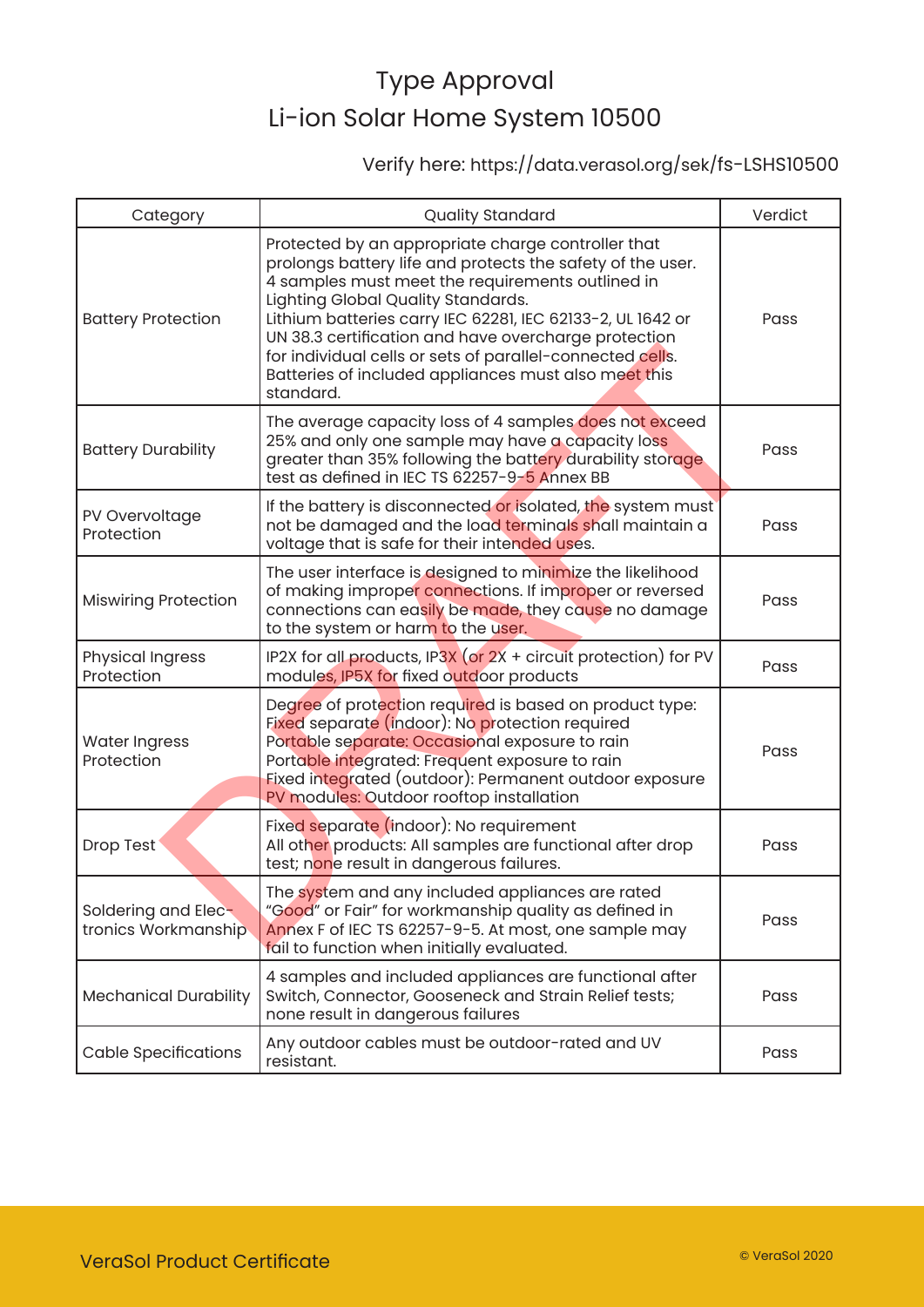### Verify here: https://data.verasol.org/sek/fs-LSHS10500

| Category                                      | <b>Quality Standard</b>                                                                                                                                                                                                                                                                                                                                                                                                                                                                                                                                                                                                  | Verdict |
|-----------------------------------------------|--------------------------------------------------------------------------------------------------------------------------------------------------------------------------------------------------------------------------------------------------------------------------------------------------------------------------------------------------------------------------------------------------------------------------------------------------------------------------------------------------------------------------------------------------------------------------------------------------------------------------|---------|
| <b>User Manual</b>                            | User manual must present instructions for installation,<br>use, and troubleshooting of the system. Installation<br>instructions must include appropriate placement and<br>installation of the PV module. Basic electrical safety and<br>system maintenance must also be covered. Installation<br>and operation instructions should be presented using<br>language and graphics that can be understood by the<br>typical consumer.                                                                                                                                                                                        | Pass    |
| Component<br>Specification and<br>Replacement | Consumer information must provide at least one of the<br>following options:<br>1) specifications for components that may require<br>replacement (fuses, lights, PV, batteries) and instructions<br>for replacement, OR<br>2) directions as to how the consumer can get<br>components, including the battery, replaced at service<br>centers, both during and post warranty, OR<br>3) a clear consumer-facing statement that the batteries<br>and other components are not replaceable.<br>A clear statement regarding the battery replacement<br>must be included on the consumer-facing packaging or<br>user agreement. | Pass    |
| Minimum Warranty<br>Terms                     | Accurately specified and consumer-facing; minimum<br>coverage of at least two years for the system and one<br>year for included appliances.                                                                                                                                                                                                                                                                                                                                                                                                                                                                              | Pass    |
| Performance<br>Reporting                      | PV Power must be accurately reported on the product<br>packaging.                                                                                                                                                                                                                                                                                                                                                                                                                                                                                                                                                        | Pass    |
|                                               |                                                                                                                                                                                                                                                                                                                                                                                                                                                                                                                                                                                                                          |         |



Products are tested according to the test methods described in edition 4 of IEC TS 62257-9-5 and meet the Lighting Global Solar Home System Kit Quality Standards.

Additional details on the requirements listed above are available here: https://verasol.org/solutions/quality-standards